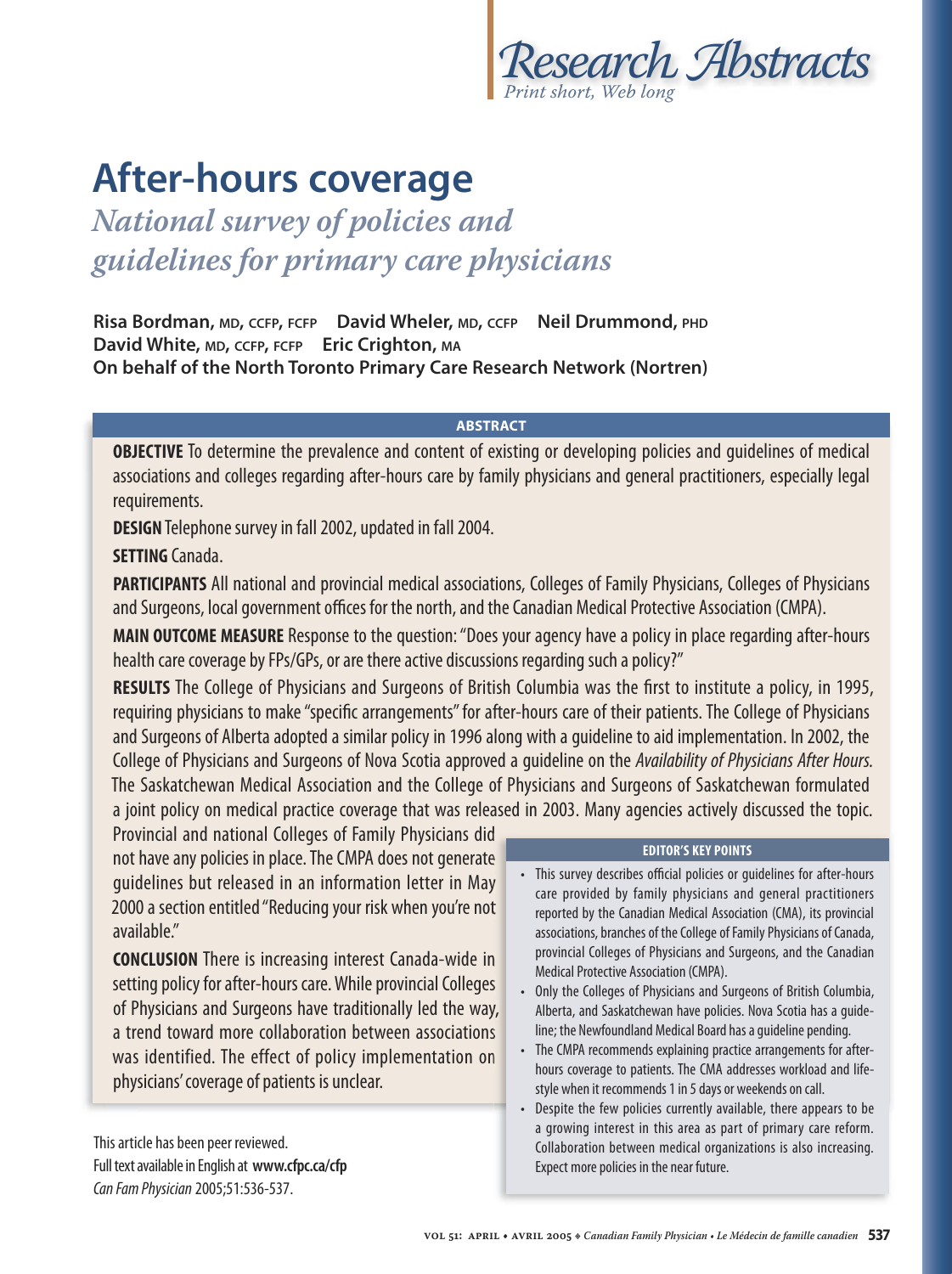Interest and concern regarding provision of after-<br>hours care by family physicians and general<br>practitioners in Canada have grown recently as<br>ministries of health at both provincial and federal nterest and concern regarding provision of afterhours care by family physicians and general **L** practitioners in Canada have grown recently as levels examine how primary health care is delivered. This attention is manifest in proposals for primary care reform that require 24-hour, 7-day-a-week coverage of patients. In addition, creation and funding of Telehealth services by several provinces demonstrate governments' willingness to support extended hours of health coverage.

Primary care practitioners have traditionally included some arrangement for care of their patients outside usual office hours. This concept is implicit in the four principles of family medicine promoted by the College of Family Physicians of Canada (CFPC). These principles include statements that the family physician "provides continuing care" and "organizes the practice to ensure that patients' health is maintained whether or not they are visiting the office."1 This study was conducted to determine the current regulatory environment in Canada regarding after-hours care.

Medical associations in several other countries have set standards for after-hours care. In Australia, The Royal Australian College of General Practitioners requires general practices "to ensure reasonable arrangements for 24-hour medical care for practice patients."2 The New Zealand Medical

**Dr Bordman** *is Professional Development Director and Dr Wheler is Undergraduate Family Medicine Program Director at the Scarborough Hospital in Ontario.*  **Dr Bordman** *is an Assistant Professor,* **Dr Wheler** *is a Lecturer, and* **Dr White** *is an Associate Professor in the Department of Family and Community Medicine at the University of Toronto in Ontario.* **Dr Drummond** *is an Associate Professor in the Departments of Family Medicine and Community Health Sciences at the University of Calgary in Alberta.* **Dr White** *is Chief of Family and Community Medicine at the North York General Hospital in Ontario.* **Mr Crighton** *is a Research Associate in the Primary Care Research Unit of the Department of Family and Community Medicine at Sunnybrook and Women's College Health Sciences Centre in Toronto.*

Association expects general practice physicians to assist the public health office in providing access to primary care outside weekday business hours.<sup>3</sup>

The British Medical Association has required physicians who are off duty to ensure that "suitable arrangements are made for patients' medical care."4 The 2004 contract between general practitioners and the British government, negotiated by the British Medical Association, however, now allows physicians to opt out of after-hours care.<sup>5</sup>

A literature review looking at after-hours care revealed few Canadian studies. Patel et al<sup>6</sup> compared after-hours care of children by family physicians and by pediatricians in four Canadian cities in 1994. Their findings suggest considerable regional variation in after-hours availability. While there is little Canadian information on after-hours care, there is more on on-call duty. The CFPC's 2001 National Family Physician Workforce Survey elicited responses from 14 319 family physicians and general practitioners from across Canada. Preliminary findings from the self-reported survey $^7$  suggest oncall duties also vary greatly by region (**Figure 1**).

In the National Family Physician Workforce Survey, on-call duty is defined as "time outside of regularly scheduled clinical activity during which you are available to patients."8 "After-hours care" and "on-call duty" can differ in the Canadian medical environment. After-hours care in the context of family practice is defined as providing care to *all practice patients* outside normal office hours. While after-hours care is often provided using an on-call system, being on call can also refer to coverage of only certain patients, such as hospital inpatients, obstetric cases, and patients in long-term care. Oncall duty could also be viewed as being required to be available to provide care, from the perspective of physicians, whereas after-hours care is the ability to access care outside usual office hours, from the point of view of patients.

To understand regional differences in afterhours care properly, we must first determine whether requirements for such care differ throughout Canada. We conducted a national survey of medical associations known to set policies, write guidelines, or give guidance in the area of policy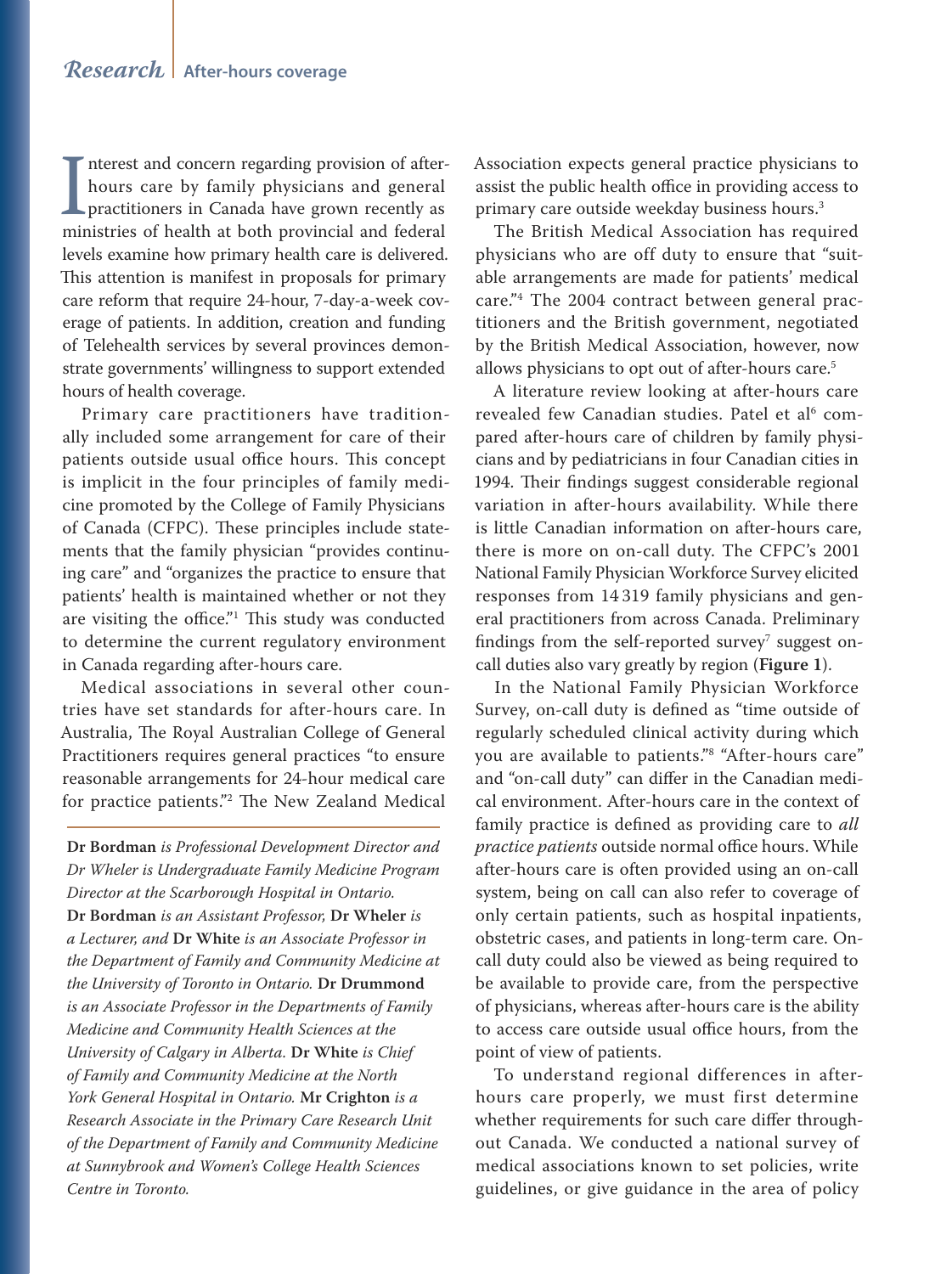

#### Figure 1. Percentage of family physicians who provide on-call service, by province or territory

development, in order to identify the current legal obligations of Canadian family physicians and general practitioners to provide after-hours care. We also contacted the Canadian Medical Protective Association (CMPA), which does not set policy, but provides legal advice.

#### **METHOD**

The original survey was conducted from October to December 2002; it was updated from July to September 2004. The Canadian Medical Association (CMA), the CFPC, the CMPA, the provincial chapters of the CMA and the CFPC, every provincial College of Physicians and Surgeons, and local government offices in the territories were contacted by telephone by a single research assistant using each organization's main telephone number. The interviewer asked to speak to the appropriate member of the organization who could answer the question, "Does your agency have a policy in place regarding after-hours health care coverage by family physicians or general practitioners, or are there active discussions regarding such a policy?" The suitable director; registrar; communications, information, or public affairs officer; administrator; or administrative assistant, once identified, was asked the question, and responses were noted. A follow-up e-mail message was sent to the interviewee to confirm the content of the telephone conversation. Organizations that had policies, guidelines, or draft documents were asked to send copies.

#### **RESULTS**

Responses to the telephone survey are shown in Table 1. Overall, 36 of 38 agencies provided interviews, representing a response rate of 95%. We were unable to contact the Northwest Territories Medical Association or the Yukon Medical Association after numerous attempts. No organization asked for a further definition of after-hours care. Three relevant policies (one policy was from two organizations) were reported to be in place. One guideline was released on December 13, 2002, which offered "suggestions" for after-hours care. One agency was in the process of releasing its statement on after-hours care and is listed as "pending." Several medical associations noted that they were in active discussions about after-hours care.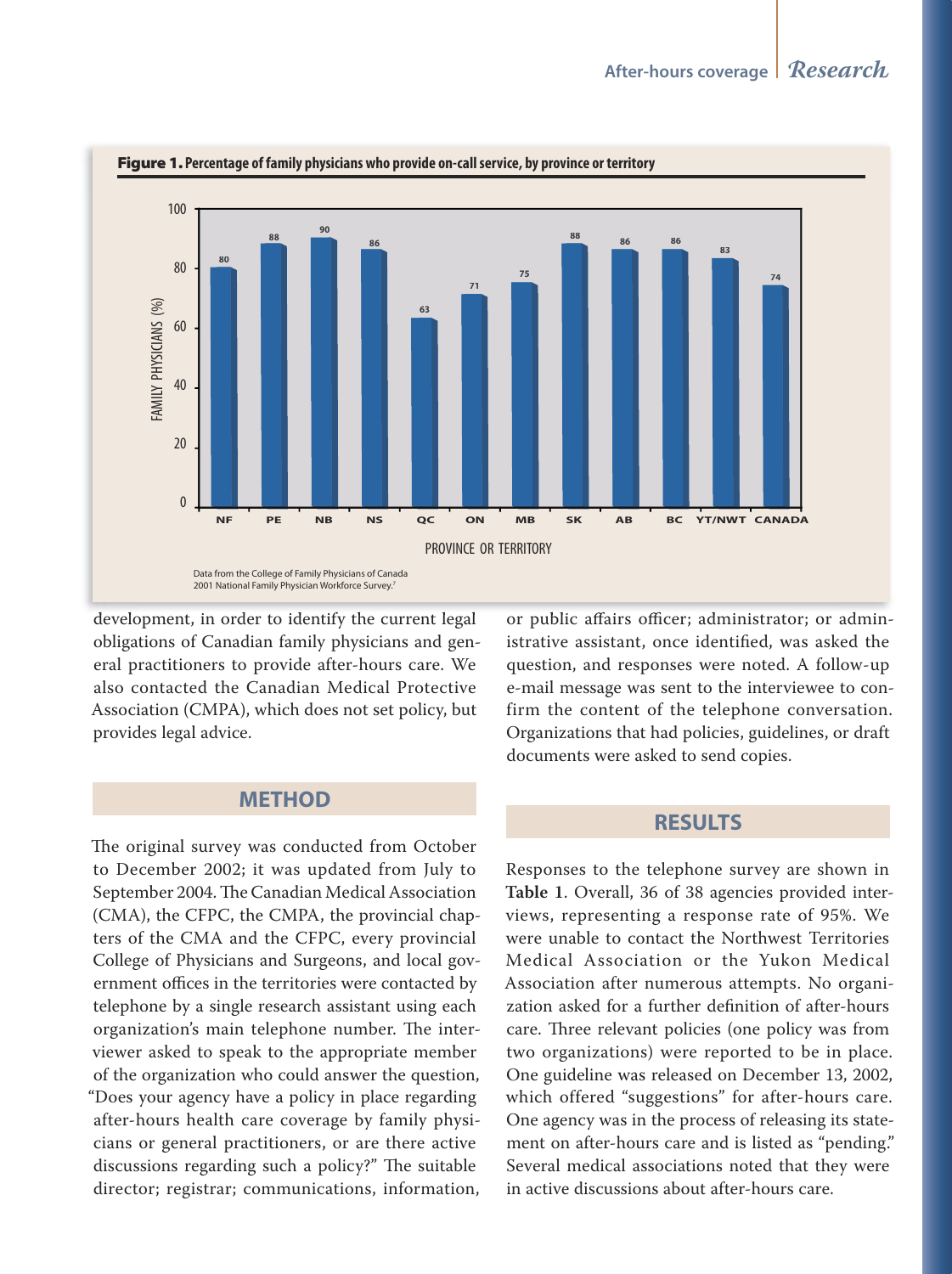#### Table 1. **Policies or guidelines for after-hours care by family physicians and general practitioners**

| ו מאיכו וויונוכז טו שמענות מונכו וויטו למוכ אין ומוווון אויגונומוז מוט שכווכומו אמנונוטווכו:<br><b>NAME OF INSTITUTION</b> | <b>CONTACT</b>                                                                 | POLICY OR GUIDELINE  |
|----------------------------------------------------------------------------------------------------------------------------|--------------------------------------------------------------------------------|----------------------|
| <b>Canadian Medical Association</b>                                                                                        | <b>Information Services</b>                                                    | $No*$                |
| <b>British Columbia Medical Association</b>                                                                                | <b>Policy Assistant</b>                                                        | No                   |
| <b>Alberta Medical Association</b>                                                                                         | <b>Assistant Executive Director of Health Policies and</b><br><b>Economics</b> | No                   |
| <b>Saskatchewan Medical Association</b>                                                                                    | <b>Communications Consultant</b>                                               | <b>Policy</b>        |
| <b>Manitoba Medical Association</b>                                                                                        | <b>Compensation Analyst</b>                                                    | No                   |
| <b>Ontario Medical Association</b>                                                                                         | <b>Senior Administrative Assistant</b>                                         | No                   |
| Association Médicale du Québec                                                                                             | <b>Executive Director</b>                                                      | No                   |
| Fédération des médecins omnipraticiens du Québec                                                                           | <b>Communications Director</b>                                                 | No                   |
| <b>New Brunswick Medical Society</b>                                                                                       | <b>Economics Coordinator</b>                                                   | No                   |
| <b>Medical Society of Nova Scotia</b>                                                                                      | <b>Policy Analyst</b>                                                          | No                   |
| <b>Medical Society of Prince Edward Island</b>                                                                             | <b>Director of Economics and Corporate Affairs</b>                             | No                   |
| <b>Newfoundland &amp; Labrador Medical Association</b>                                                                     | <b>Assistant Health Policy and Economics</b>                                   | No                   |
| <b>College of Family Physicians of Canada (CFPC)</b>                                                                       | <b>Director of Health Policy and Communications</b>                            | <b>No</b>            |
| <b>British Columbia College of Family Physicians</b>                                                                       | <b>Chapter Administrator</b>                                                   | No                   |
| <b>Alberta College of Family Physicians</b>                                                                                | <b>Executive Director</b>                                                      | No                   |
| <b>Saskatchewan College of Family Physicians</b>                                                                           | <b>Administrator</b>                                                           | No                   |
| <b>Manitoba College of Family Physicians</b>                                                                               | <b>Administrator</b>                                                           | No                   |
| <b>Ontario College of Family Physicians</b>                                                                                | <b>Executive Director</b>                                                      | No                   |
| Collège québécois des médecins de famille                                                                                  | <b>Administrative Director</b>                                                 | No                   |
| <b>New Brunswick College of Family Physicians</b>                                                                          | President                                                                      | No                   |
| Nova Scotia College of Family Physicians                                                                                   | <b>Administrator</b>                                                           | No                   |
| <b>CFPC Prince Edward Island Chapter</b>                                                                                   | <b>Chapter Secretary</b>                                                       | No                   |
| <b>CFPC Newfoundland and Labrador Chapter</b>                                                                              | <b>Administrative Assistant</b>                                                | No                   |
| <b>College of Physicians and Surgeons of British Columbia</b>                                                              | <b>Deputy Registrar</b>                                                        | <b>Policy</b>        |
| <b>College of Physicians and Surgeons of Alberta</b>                                                                       | <b>Communications Officer</b>                                                  | <b>Policy</b>        |
| <b>College of Physicians and Surgeons of Saskatchewan</b>                                                                  | <b>Associate Registrar</b>                                                     | <b>Policy</b>        |
| <b>College of Physicians and Surgeons of Manitoba</b>                                                                      | <b>Practice Guideline Coordinator</b>                                          | No                   |
| <b>College of Physicians and Surgeons of Ontario</b>                                                                       | <b>Policy Analyst</b>                                                          | No                   |
| Collège des Médecins du Québec                                                                                             | <b>Officer of Public Affairs and Communications</b>                            | No                   |
| <b>College of Physicians and Surgeons of New Brunswick</b>                                                                 | Registrar                                                                      | No                   |
| <b>College of Physicians and Surgeons of Nova Scotia</b>                                                                   | <b>Communications Officer</b>                                                  | Guideline            |
| <b>College of Physicians and Surgeons of PEI</b>                                                                           | Registrar                                                                      | No                   |
| <b>Newfoundland Medical Board</b>                                                                                          | Registrar                                                                      | Pending <sup>+</sup> |
| Northwest Territories Department of Health and Social Services                                                             | Registrar                                                                      | No                   |
| <b>Nunavut Department of Health and Social Services</b>                                                                    | Coordinator                                                                    | No                   |
| <b>Yukon Department of Community Services</b>                                                                              | <b>Registrar of Medical Services</b>                                           | No                   |
| *No-policy relates to on-call duty.                                                                                        |                                                                                |                      |

**† Pending—draft paper at approval stage.**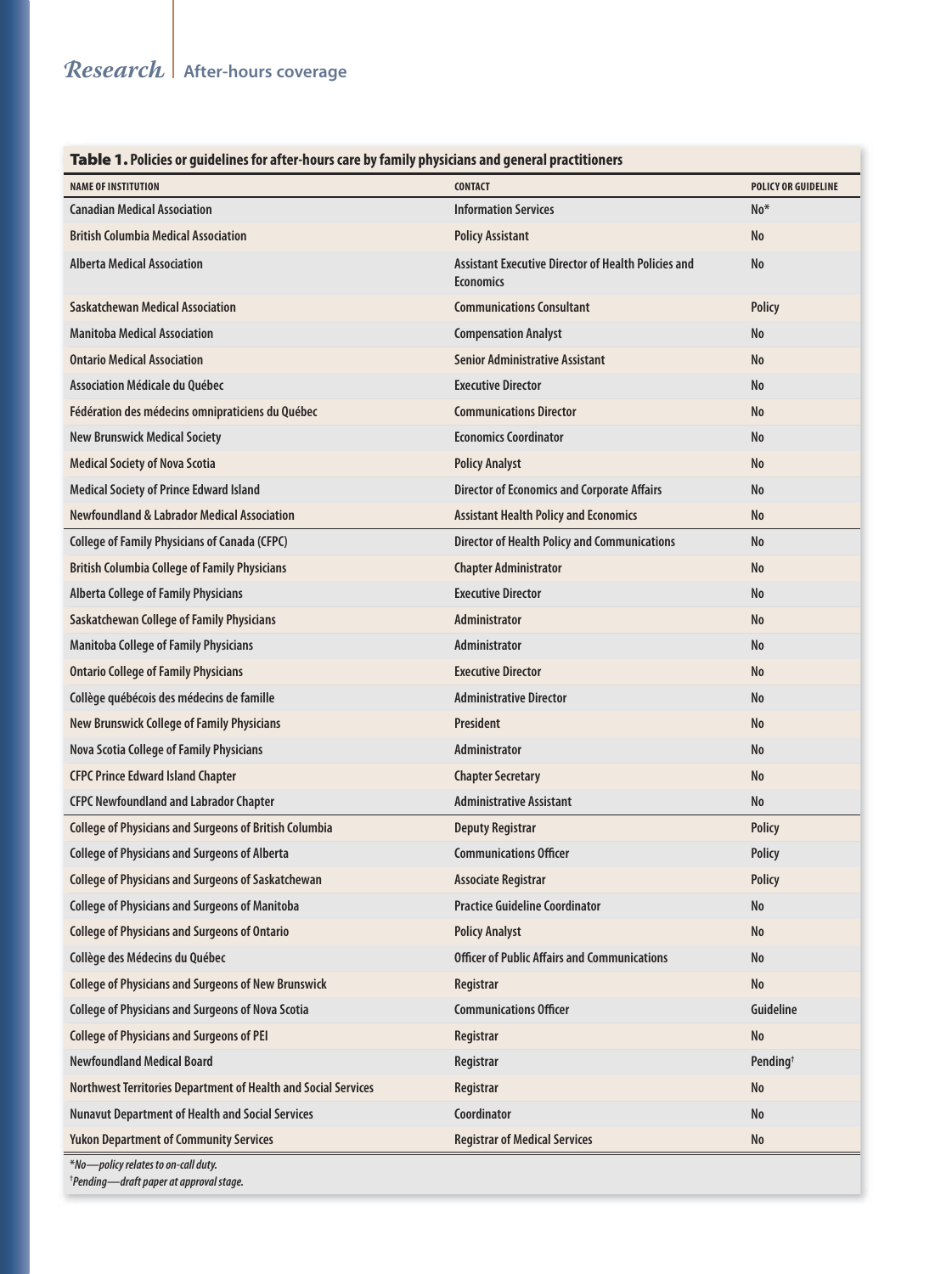# **Canadian Medical Protective Association**

While the CMPA does not generate clinical guidelines, its advice influences policy development and vice versa. In the May 2000 *Information Letter*, the CMPA addressed the issue of after-hours care in a section entitled "Reducing your risk when you're not available." The advice in this publication is oriented to communities where physician resources are scarce. It recommends explaining "to your patients, in advance, the parameters of your practice, including the availability of off -hours coverage, and from whom a patient should seek help in your absence."9

# **Canadian Medical Association and branches**

The CMA cited their *Charter for Physicians*<sup>10</sup> and two policy papers (*Physician Compensation Update 2001*11 and *Rural and Remote Practice Issues*12) as their policy documents regarding after-hours care. These policy papers address the issue from a quality-of-life perspective, discussing the need for a reasonable workload for physicians. The Charter recommends limiting call to 1 night in 5, or weekends. Neither document specifically mentions afterhours care.

The Saskatchewan Medical Association had collaborated with the College of Physicians and Surgeons of Saskatchewan to formulate a joint statement, "Medical Practice Coverage" (**Table 2**13). The policy and companion paper were adopted in March 2003. It states that physicians "have an obligation to arrange for 24-hour coverage of patients currently under their care." The Fédération des médecins omnipracticiens du Québec was addressing this area by negotiating financial incentives for care outside office hours. The Newfoundland and Labrador Medical Association stated that they were discussing the topic of after-hours care, and its financial aspect would be part of the association's arbitration discussions with government. The Alberta Medical Association considered afterhours coverage to be addressed by the Primary Care Initiative to which it had agreed, and the

Table 2. **Policy for medical practice coverage of the College of Physicians and Surgeons of Saskatchewan and the Saskatchewan Medical Association**

- **All physicians involved in direct patient care have an obligation to arrange for 24-hour coverage of patients currently under their care**
- **We recognize the impossibility for any physician to be available continuously. Where numbers permit (four or more), physicians are encouraged to form call groups with physicians of similar interest and training to share responsibility for after-hours and weekend coverage**
- **Physicians who transfer coverage of patients in their practice to another physician should have the covering physician's agreement beforehand**
- **If it is impossible or impractical to arrange alternative coverage with another physician or group, physicians may make mutually acceptable arrangements with a regional health authority, one or more hospital emergency departments, or physician emergency clinics to cover patients' after-hours needs. These arrangements should include, wherever feasible, a way for covering physicians to contact someone from the absent physician's call group when necessary**
- **Physicians who sign over coverage to a hospital or clinic emergency department should be prepared, if requested, to participate in the on-call roster, provided the covering physician has the required training or experience**
- **Information should be made available to patients providing clear directions as to when, where, and how they can seek physician care when their own physician is unavailable**

**Data from the College of Physicians and Surgeons of Saskatchewan.13**

Medical Society of Nova Scotia had negotiated oncall funding in hospitals.

# **College of Family Physicians of Canada and provincial Chapters**

As noted above, the four principles of the CFPC allude to "continuing care," but neither the CFPC nor any of its provincial Chapters had a specific policy or guideline for after-hours care. The CFPC discusses family practice networks in its position paper, *Primary Care and Family Medicine in Canada: A Prescription for Renewal*. 14 These networks are described as providing coverage of patients 24 hours a day, 7 days a week. Several provincial Chapters of the College also indicated that they were working on a family practice network model. The Nova Scotia College of Family Physicians stated that they had been actively involved with the College of Physicians and Surgeons of Nova Scotia in guideline development.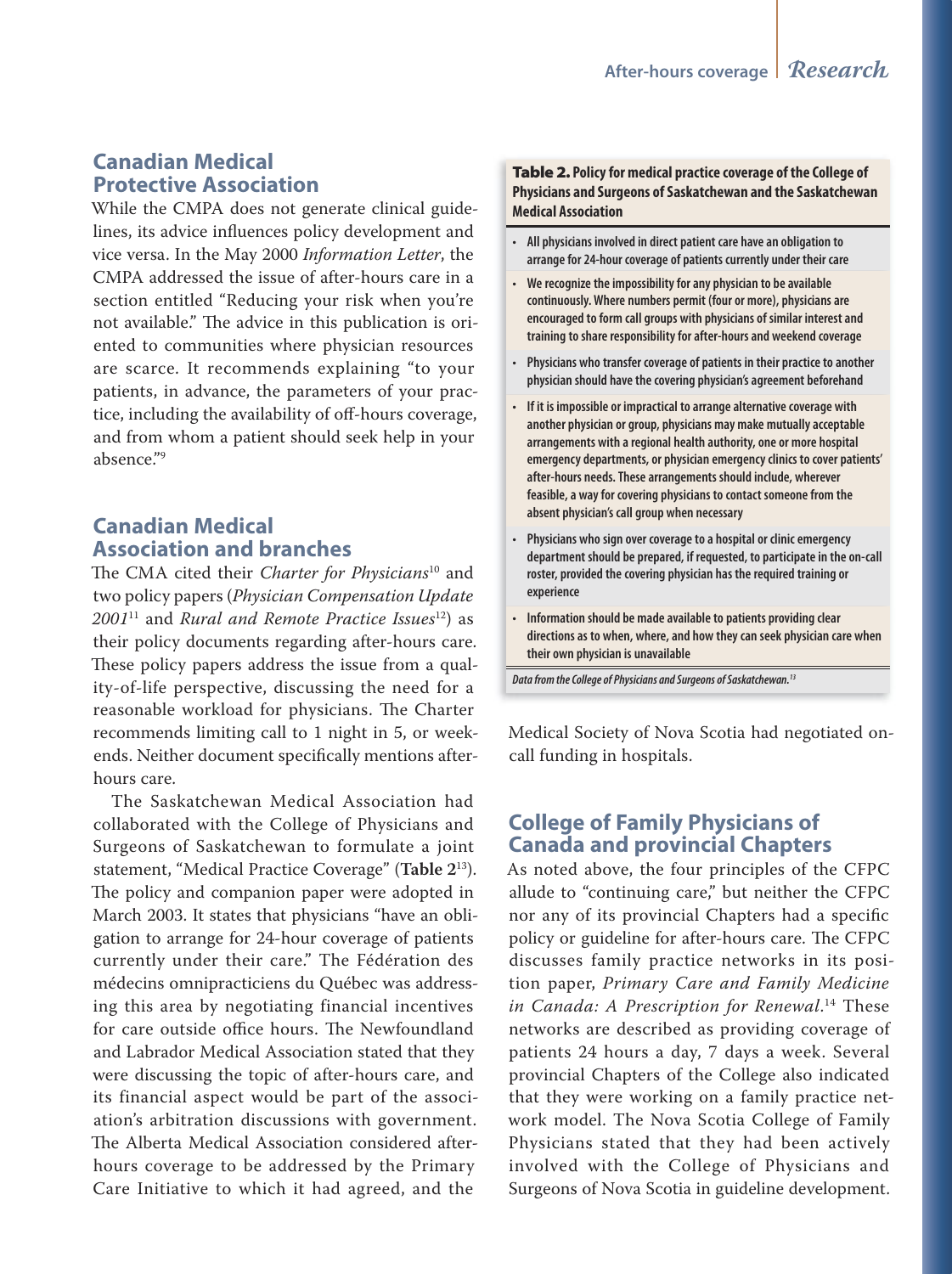### **Colleges of Physicians and Surgeons**

Of the 10 provincial Colleges of Physicians and Surgeons, four had developed guidelines or requirements relating to after-hours care. The Colleges of Physicians and Surgeons of British Columbia15 and Alberta16 have clear policies regarding after-hours care, while the Nova Scotia College has developed a guideline.<sup>17</sup> The Saskatchewan College had released their policy statement together with the Saskatchewan Medical Association as stated above. The Newfoundland Medical Board had developed a guideline, but it was not ready for general release.

In June 1995, the College of Physicians and Surgeons of British Columbia was the first medical body to institute a policy statement<sup>15</sup> requiring physicians to make specific arrangements for after-hours care of their patients (**Table 3**). In November 1996, the College of Physicians and Surgeons of Alberta adopted a similar policy<sup>16</sup>

#### Table 3. **Statement on practice coverage from the 1995 College of Physicians and Surgeons of British Columbia Policy Manual**

**The problem of some physicians' failure to arrange after-hours, weekend, and holiday coverage for patients is ongoing. The following policy was adopted by the College of Physicians and Surgeons of British Columbia:**

**An ethical physician will ensure continuity of and availability of medical care for his/her patients. When unavailable, the physician will make a**  specific arrangement with another physician or group for care of his/ her patients. Physicians with whom these specific arrangements have **been made will accept responsibility for the care of these patients.**

**Significant in this policy are the words "specific arrangements." It is**  insufficient for physicians, their offices, or their answering services to simply **direct patients to the nearest emergency department or after-hours clinic unless they have made prior arrangements with the physician(s) working in such facilities and where those physicians have indicated their willingness and availability to provide that service.**

**Data from the College of Physicians and Surgeons of British Columbia.15**

#### Table 4. **College of Physicians and Surgeons of Alberta's policy for after-hours availability of physicians**

**The Council's policy has been for some time:**

Physicians, when unavailable, will make a specific arrangement with **another physician or group for the care of their patients.**

**It is not adequate for physicians simply to direct patients to the nearest emergency department, unless they have made prior arrangements with the physician working in that emergency department to take care of their patients.**

**Data from the College of Physicians and Surgeons of Alberta.16**

(**Table 4**), along with a guideline to aid physicians with implementation.

The College of Physicians and Surgeons of Nova Scotia approved *Guidelines on the availability of physicians after hours*17 in 2002 for care "outside of normal working hours, when the severity and acuity of a patient's medical condition warrants" it. The guideline offers several suggestions for providing urgent care to patients without compromising patient safety or physician health.

## **Northern Canada**

It was difficult to locate local medical organizations for the Yukon, Northwest, and Nunavut Territories. In the North, the regional government office (which is responsible for licensing physicians) was contacted. No policies or guidelines were reported for the North.

#### **DISCUSSION**

Requirements for after-hours coverage by physicians vary by province, ranging from specific policy papers to no recommendations at all. The study by Patel et al<sup>6</sup> was conducted in provinces where no policies existed, and yet it found that many physicians (range 28% to 87%) were providing afterhours care. The limited data quantifying provision of after-hours care by primary care practitioners throughout Canada make it difficult to determine the relationship between policy statements and practice coverage.

While the most notable finding from our survey was the lack of policies or guidelines from most organizations contacted, many agencies demonstrated definite interest in exploring the issue. After the first policy papers were released in British Columbia and Alberta, 6 years went by with no new developments in the area. Now the topic is actively being discussed in many organizations, and new policies and guidelines are being devised and released. In contrast, the United Kingdom (which has a long history of providing after-hours care)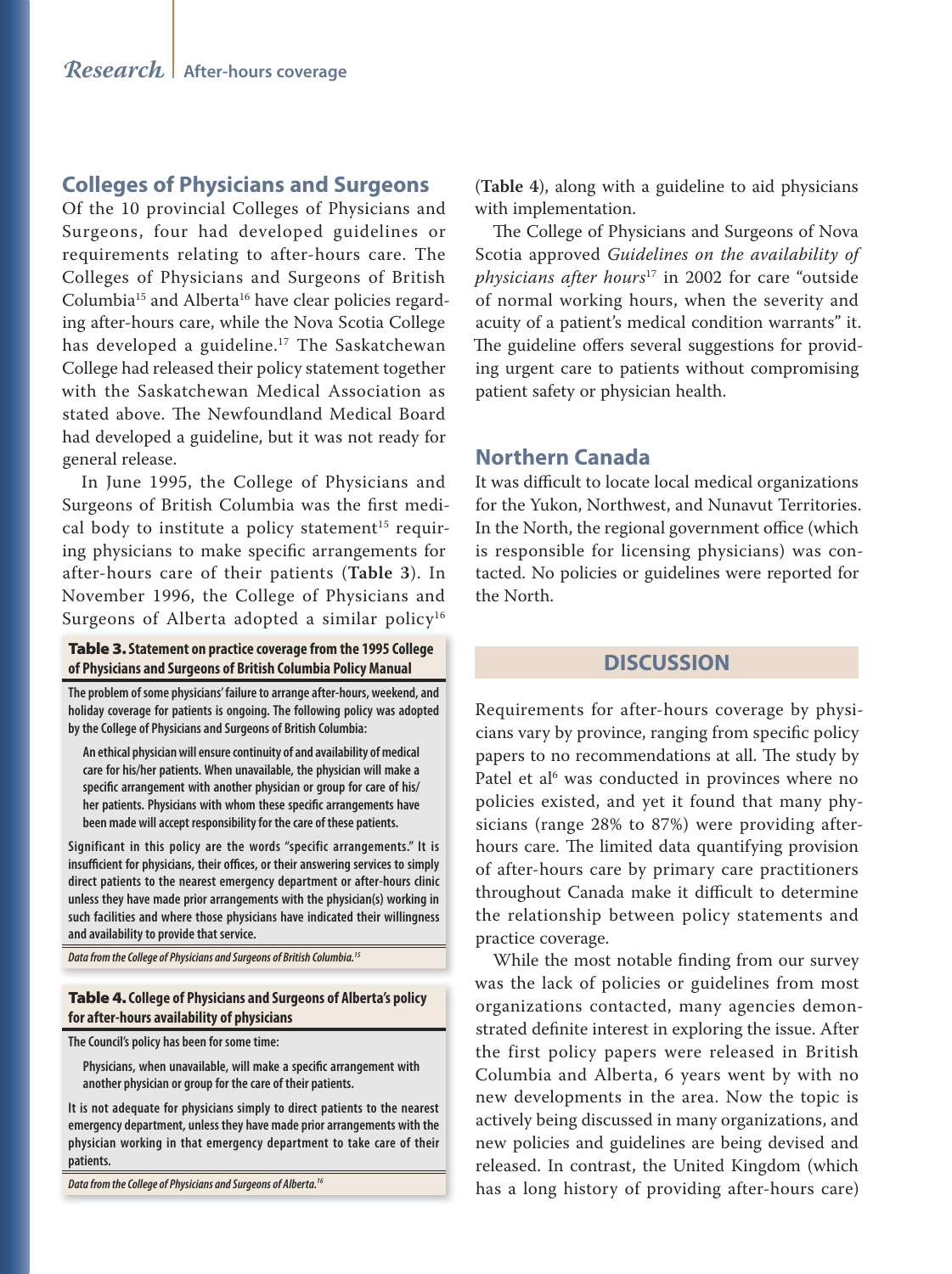no longer considers provision of this service the responsibility of individual physicians.

The provincial Colleges of Physicians and Surgeons have historically released policies and guidelines regarding after-hours care. In our discussions a movement toward collaboration between associations has emerged. Several provincial Chapters of the CFPC and provincial medical associations have been assisting their respective Colleges with policy development. This trend could facilitate acceptance of guidelines.

This survey was intended as a rapid assessment of current policies and guidelines for provision of after-hours care by family doctors in Canada. In the interest of obtaining useful data quickly, we chose to contact organizations by telephone, asking for the call to be directed to the person best qualified to provide an accurate response to our question. While this could have introduced an element of sampling bias, in our judgment it was a better tactic for obtaining timely data on accessible policies than a standardized written letter. It is possible that lesser known policies and guidelines were missed, as the accuracy of the data depended upon the knowledge of respondents.

# **CONCLUSION**

While only a few medical agencies have policies or guidelines on after-hours care, our survey notes two important trends in Canada. The first is a considerable increase in interest in the topic Canadawide, and the second is more collaboration among medical bodies with respect to policy development. As governments, society, and the medical profession continue to explore the issue of primary care reform, more and more medical associations are moving toward making specific recommendations for after-hours care. 收

#### **Acknowledgment**

*We thank Mary Young and Monica Bovett for the assistance they provided. We also thank the members of the North Toronto Primary Care Research Network (Nortren) for their support. Funding for the project was provided* 

*in part by a research grant from Physicians' Services Incorporated Foundation.*

#### **Contributors**

**Dr Bordman,** *as principal investigator, designed the study, oversaw data collection, analyzed and interpreted the data, cowrote the first draft, and helped to revise the article.* **Dr Wheler** *assisted in study design, analyzed data, cowrote the first draft, and helped to revise the article.* **Dr Drummond, Dr White,** *and* **Mr Crighton** *contributed substantially to concept and design of the study and critically revised the initial article. All authors approved the final version to be published.*

#### **Competing interests**

*None declared*

*Correspondence to:* **Dr Risa Bordman,** *2622 Eglinton Ave E, Scarborough, ON M1K 2S3; fax (416) 267-1852; e-mail* **rbordman@rogers.com**

#### **References**

- 1. College of Family Physicians of Canada. *Standards for the accreditation of family medicine residency programs*. Mississauga, Ont: College of Family Physicians of Canada; 2004. Available from: **http://www.cfpc.ca/English/cfpc/education/red\_book/page\_3/default. asp?s=1.** Accessed 2005 February 9.
- 2. Royal Australian College Of General Practitioners. *After hours primary medical care in general practice*. South Melbourne, Victoria: Royal Australian College Of General Practitioners; November 1999. Available from: **http://www.racgp.org.au/document. asp?id=897.** Accessed 2005 February 9.
- 3. New Zealand Medical Association. *Policies—24 hour/7 day care.* Wellington, NZ: New Zealand Medical Association; December 2003. Available from: **http://www.nzma.org.nz/ news/policies/24-7daycare.html**. Accessed 2005 March 2.
- 4. Royal College of General Practitioners. *Good medical practice for general practitioners*. London, Engl: Royal College of General Practitioners; September 2002. Available from: **http://www.rcgp.org.uk/corporate/position/good\_med\_prac/GMP06.pdf**. Accessed 2005 February 9.
- 5. General Practitioners Committee, British Medical Association. *Annual report 2005; out-ofhours services*. London, UK: British Medical Association; 2004. Available from: **http://www. bma.org.uk/ap.nsf/Content/gpcannualreport2005~policynegotiations#Outofhoursserv ices**. Accessed 2005 March 2.
- 6. Patel H, Macarthur C, Feldman W. Where do children go? Comparing the after-hours availability of family physicians and primary care pediatricians in four Canadian cities. *Can Fam Physician* 1997;43:1235-9.
- 7. College of Family Physicians of Canada. *Updated Data Release of the 2001 National Family Physician Workforce Survey*. Mississauga, Ont: College of Family Physicians of Canada; August 2002. Available from: **http://www.cfpc.ca/local/files/Programs/ Janus%20project/NFPWS2001\_Final\_Data\_Release\_rev\_en.pdf**. Accessed 2005 February 9.
- 8. College of Family Physicians of Canada. *The National Family Physician Survey 2001*. Mississauga, Ont: College of Family Physicians of Canada; 2002. Available from: **http:// www.cfpc.ca/local/files/Programs/Janus%20project/NFPWS2001\_Questionnaire\_ en.pdf**. Accessed 2005 February 9.
- 9. The Canadian Medical Protective Association. Reducing your risk when you're not available. *Information Letter* 2000;15(2):1.
- 10. Canadian Medical Association. *Charter for physicians* (Update 1999). Ottawa, Ont: Canadian Medical Association; 1999 Nov 27. Available from: **https://www.cma.ca/Index. cfm/ci\_Id/3048/la\_Id/1.htm**. Accessed 2005 March 2.
- 11. Canadian Medical Association. *Canadian Medical Association policy: physician compensation* (Update 2001). Ottawa, Ont: Canadian Medical Association; 2001. Available from: **http://www.cma.ca/multimedia/staticContent/HTML/N0/l2/where\_we\_stand/ physician\_compensation.pdf**. Accessed 2005 March 5.
- 12. Canadian Medical Association. Canadian Medical Association policy: rural and remote practice issues. *CMAJ* 2000;163(8):1047-50.